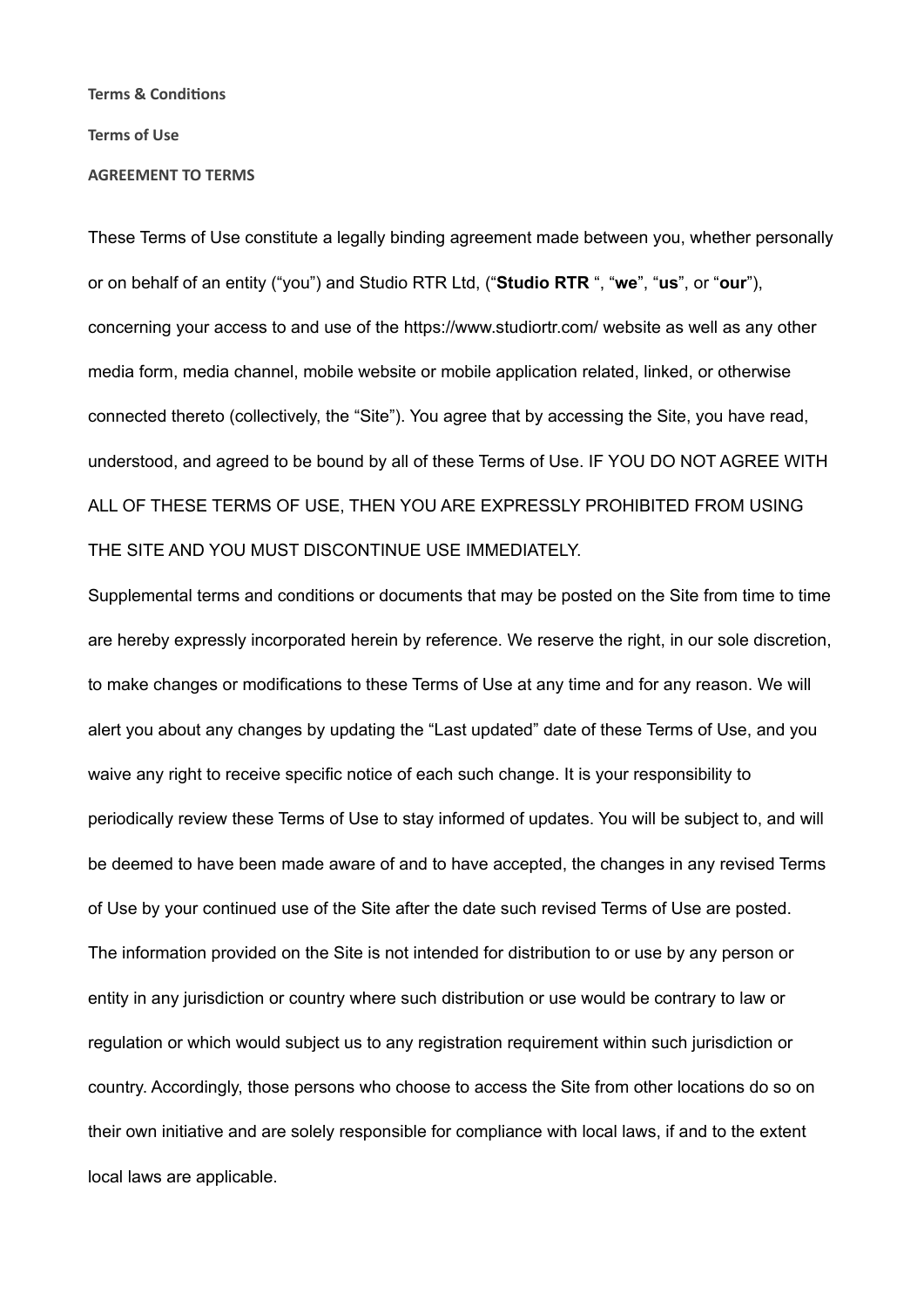The Site is intended for users who are at least 18 years old. Persons under the age of 18 are not permitted to use or register for the Site.

## **INTELLECTUAL PROPERTY RIGHTS**

Unless otherwise indicated, the Site is our proprietary property and all source code, databases, functionality, software, website designs, audio, video, text, photographs, and graphics on the Site (collectively, the "Content") and the trademarks, service marks, and logos contained therein (the "Marks") are owned or controlled by us or licensed to us, and are protected by copyright and trademark laws and various other intellectual property rights and unfair competition laws of the United States, international copyright laws, and international conventions. The Content and the Marks are provided on the Site "AS IS" for your information and personal use only. Except as expressly provided in these Terms of Use, no part of the Site and no Content or Marks may be copied, reproduced, aggregated, republished, uploaded, posted, publicly displayed, encoded, translated, transmitted, distributed, sold, licensed, or otherwise exploited for any commercial purpose whatsoever, without our express prior written permission.

Provided that you are eligible to use the Site, you are granted a limited license to access and use the Site and to download or print a copy of any portion of the Content to which you have properly gained access solely for your personal, non-commercial use. We reserve all rights not expressly granted to you in and to the Site, the Content and the Marks.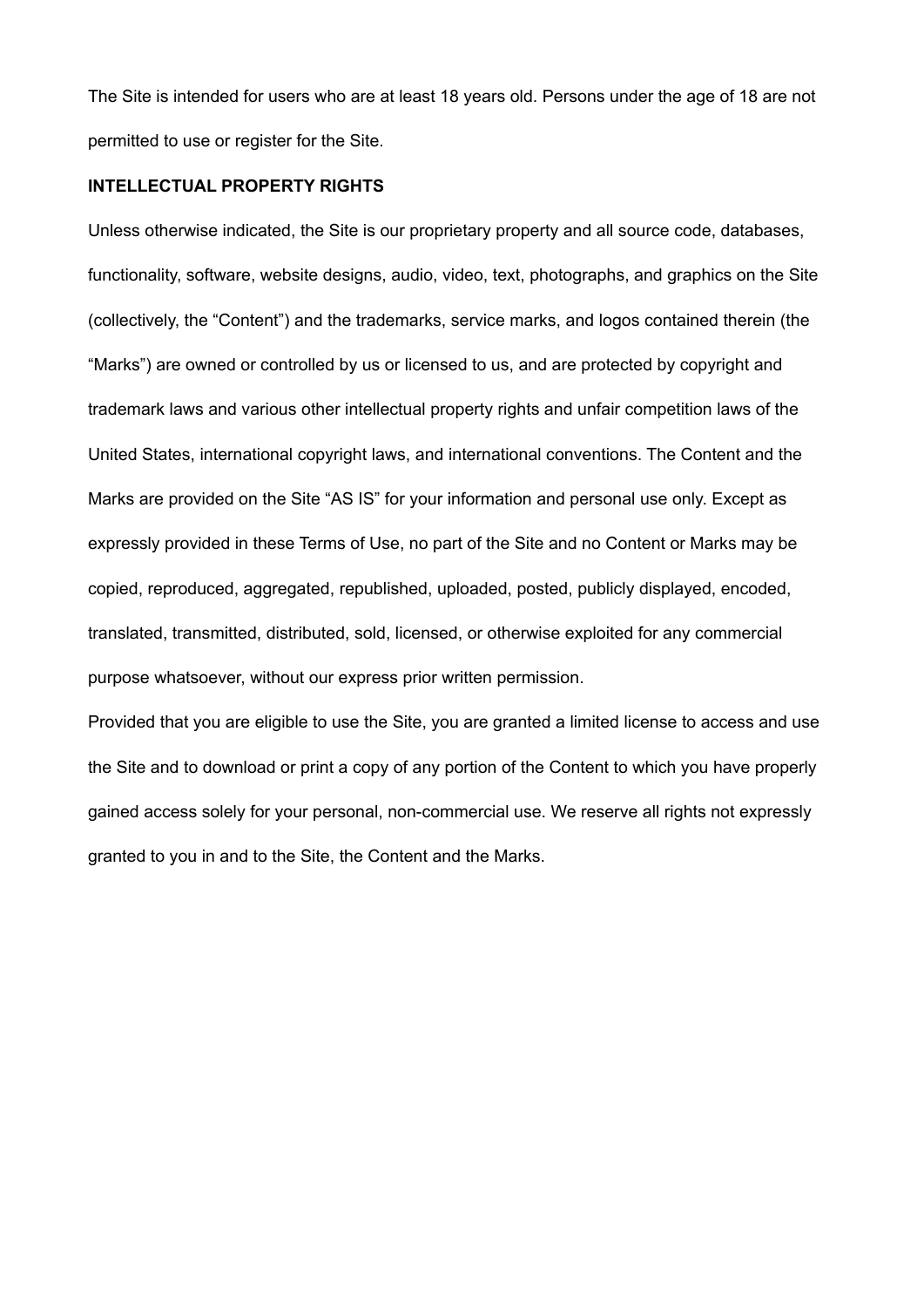#### **USER REPRESENTATIONS**

By using the Site, you represent and warrant that: (1) you have the legal capacity and you agree to comply with these Terms of Use; (2) you are not a minor in the jurisdiction in which you reside; (3) you will not access the Site through automated or non-human means, whether through a bot, script, or otherwise; (4) you will not use the Site for any illegal or unauthorized purpose; and (5) your use of the Site will not violate any applicable law or regulation.

If you provide any information that is untrue, inaccurate, not current, or incomplete, we have the right to suspend or terminate your account and refuse any and all current or future use of the Site (or any portion thereof).

# **PROHIBITED ACTIVITIES**

You may not access or use the Site for any purpose other than that for which we make the Site available. The Site may not be used in connection with any commercial endeavours except those that are specifically endorsed or approved by us.

As a user of the Site, you agree not to:

1. Systematically retrieve data or other content from the Site to create or compile, directly or indirectly, a collection, compilation, database, or directory without written permission from us. 2. Circumvent, disable, or otherwise interfere with security-related features of the Site, including features that prevent or restrict the use or copying of any Content or enforce limitations on the use of the Site and/or the Content contained therein.

3. Disparage, tarnish, or otherwise harm, in our opinion, us and/or the Site.

4. Use any information obtained from the Site in order to harass, abuse, or harm another person.

5. Make improper use of our support services or submit false reports of abuse or misconduct.

6. Use the Site in a manner inconsistent with any applicable laws or regulations.

7. Use the Site to advertise or offer to sell goods and services.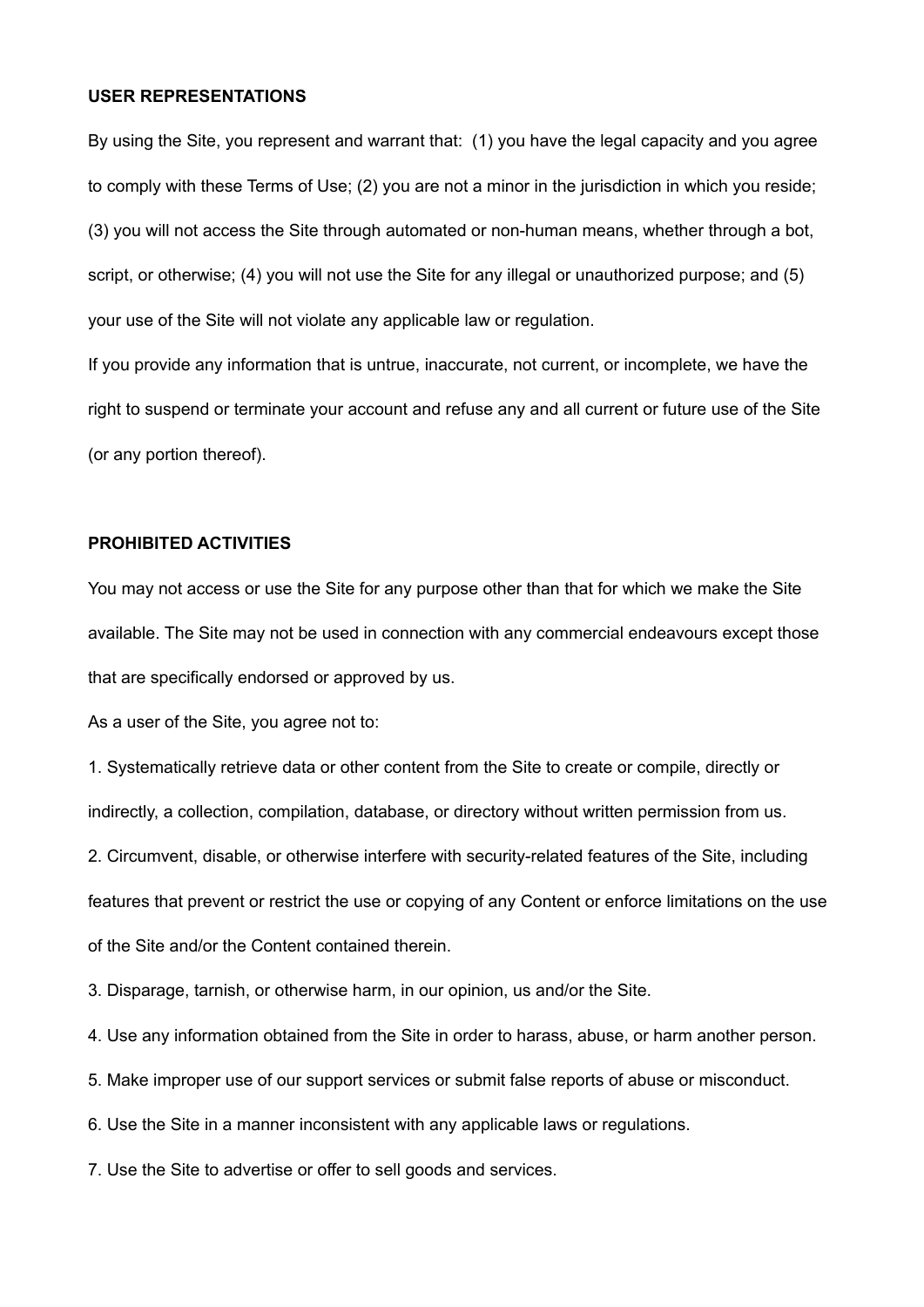8. Upload or transmit (or attempt to upload or to transmit) viruses, Trojan horses, or other material, including excessive use of capital letters and spamming (continuous posting of repetitive text), that interferes with any party's uninterrupted use and enjoyment of the Site or modifies, impairs, disrupts, alters, or interferes with the use, features, functions, operation, or maintenance of the Site.

9. Engage in any automated use of the system, such as using scripts to send comments or messages, or using any data mining, robots, or similar data gathering and extraction tools.

10. Delete the copyright or other proprietary rights notice from any Content.

11. Attempt to impersonate another user or person or use the username of another user.

12. Upload or transmit (or attempt to upload or to transmit) any material that acts as a passive or active information collection or transmission mechanism, including without limitation, clear graphics interchange formats ("gifs"), 1×1 pixels, web bugs, cookies, or other similar devices (sometimes referred to as "spyware" or "passive collection mechanisms" or "pcms").

13. Interfere with, disrupt, or create an undue burden on the Site or the networks or services connected to the Site.

14. Harass, annoy, intimidate, or threaten any of our employees or agents engaged in providing any portion of the Site to you.

15. Attempt to bypass any measures of the Site designed to prevent or restrict access to the Site, or any portion of the Site.

16. Copy or adapt the Site's software, including but not limited to Flash, PHP, HTML, JavaScript, or other code.

17. Decipher, decompile, disassemble, or reverse engineer any of the software comprising or in any way making up a part of the Site.

18. Use a buying agent or purchasing agent to make purchases on the Site.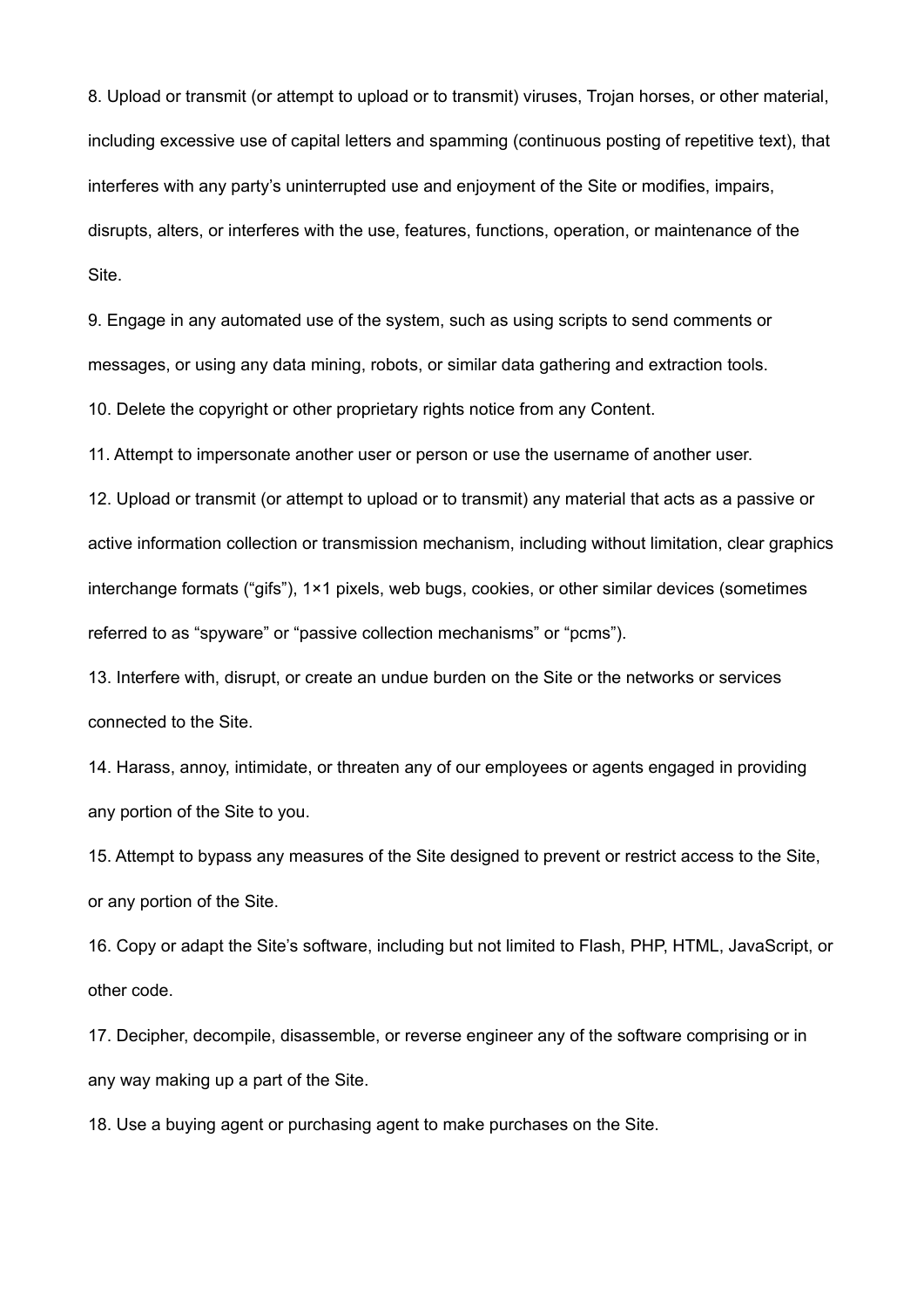19. Make any unauthorized use of the Site, including collecting usernames and/or email addresses of users by electronic or other means for the purpose of sending unsolicited email, or creating user accounts by automated means or under false pretenses.

20. Use the Site as part of any effort to compete with us or otherwise use the Site and/or the Content for any revenue-generating endeavor or commercial enterprise.

#### **USER GENERATED CONTRIBUTIONS**

The Site does not offer users to submit or post content. We may provide you with the opportunity to create, submit, post, display, transmit, perform, publish, distribute, or broadcast content and materials to us or on the Site, including but not limited to text, writings, video, audio, photographs, graphics, comments, suggestions, or personal information or other material (collectively, "Contributions"). Contributions may be viewable by other users of the Site and through third-party websites. As such, any Contributions you transmit may be treated in accordance with the Site Privacy Policy. When you create or make available any Contributions, you thereby represent and warrant that:

1. The creation, distribution, transmission, public display, or performance, and the accessing, downloading, or copying of your Contributions do not and will not infringe the proprietary rights, including but not limited to the copyright, patent, trademark, trade secret, or moral rights of any third party.

2. You are the creator and owner of or have the necessary licenses, rights, consents, releases, and permissions to use and to authorise us, the Site, and other users of the Site to use your Contributions in any manner contemplated by the Site and these Terms of Use. 3. You have the written consent, release, and/or permission of each and every identifiable individual person in your Contributions to use the name or likeness of each and every such identifiable individual person to enable inclusion and use of your Contributions in any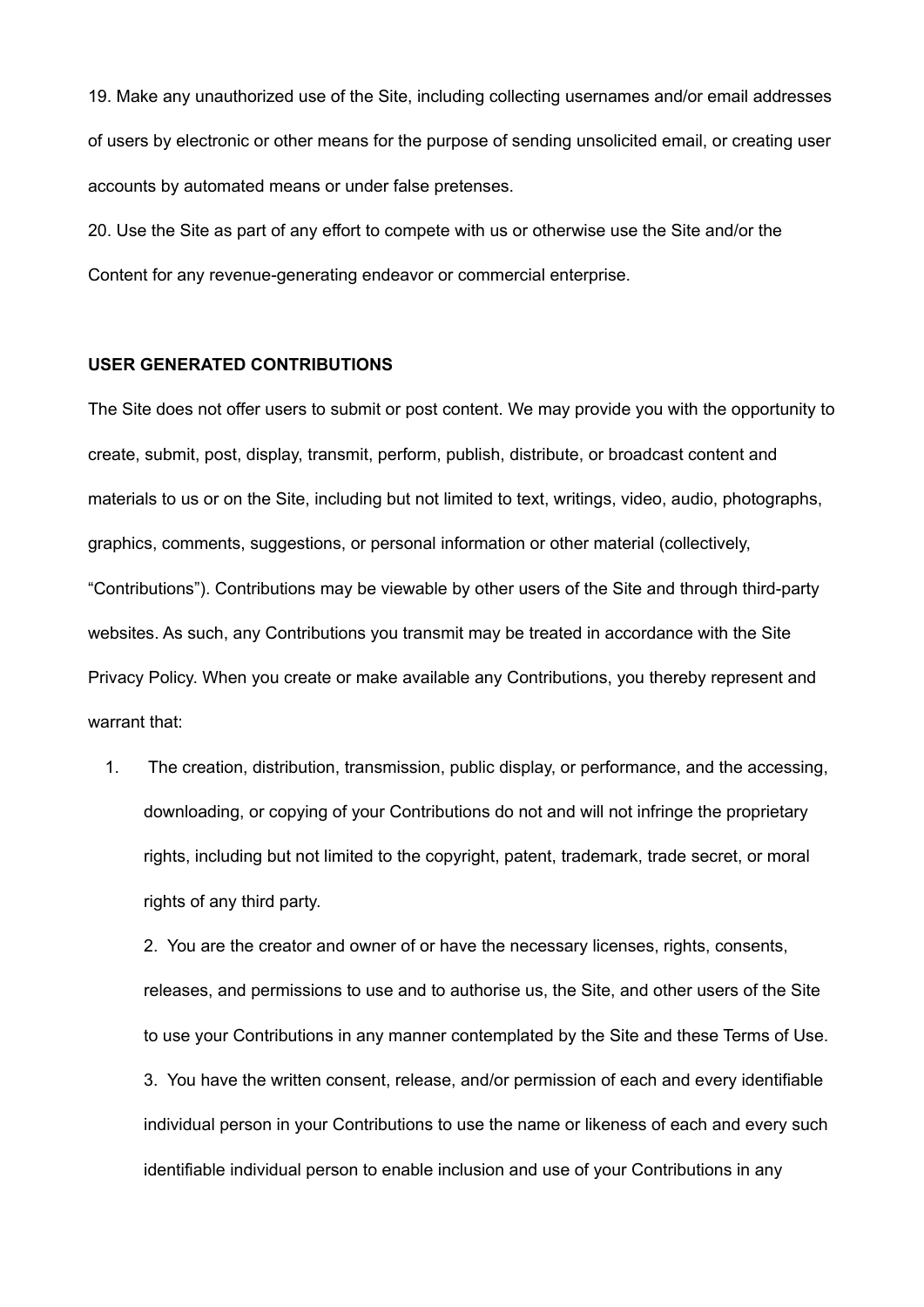manner contemplated by the Site and these Terms of Use.

4. Your Contributions are not false, inaccurate, or misleading.

5. Your Contributions are not unsolicited or unauthorised advertising, promotional materials, pyramid schemes, chain letters, spam, mass mailings, or other forms of solicitation.

6. Your Contributions are not obscene, lewd, lascivious, filthy, violent, harassing, libelous, slanderous, or otherwise objectionable (as determined by us).

7. Your Contributions do not ridicule, mock, disparage, intimidate, or abuse anyone.

8. Your Contributions do not advocate the violent overthrow of any government or incite, encourage, or threaten physical harm against another.

9. Your Contributions do not violate any applicable law, regulation, or rule.

10. Your Contributions do not violate the privacy or publicity rights of any third party.

11. Your Contributions do not contain any material that solicits personal information from anyone under the age of 18 or exploits people under the age of 18 in a sexual or violent manner.

12. Your Contributions do not violate any applicable law concerning child pornography, or otherwise intended to protect the health or well-being of minors;

13. Your Contributions do not include any offensive comments that are connected to race, national origin, gender, sexual preference, or physical handicap.

14. Your Contributions do not otherwise violate, or link to material that violates, any provision of these Terms of Use, or any applicable law or regulation.

Any use of the Site in violation of the foregoing violates these Terms of Use and may result in, among other things, termination or suspension of your rights to use the Site.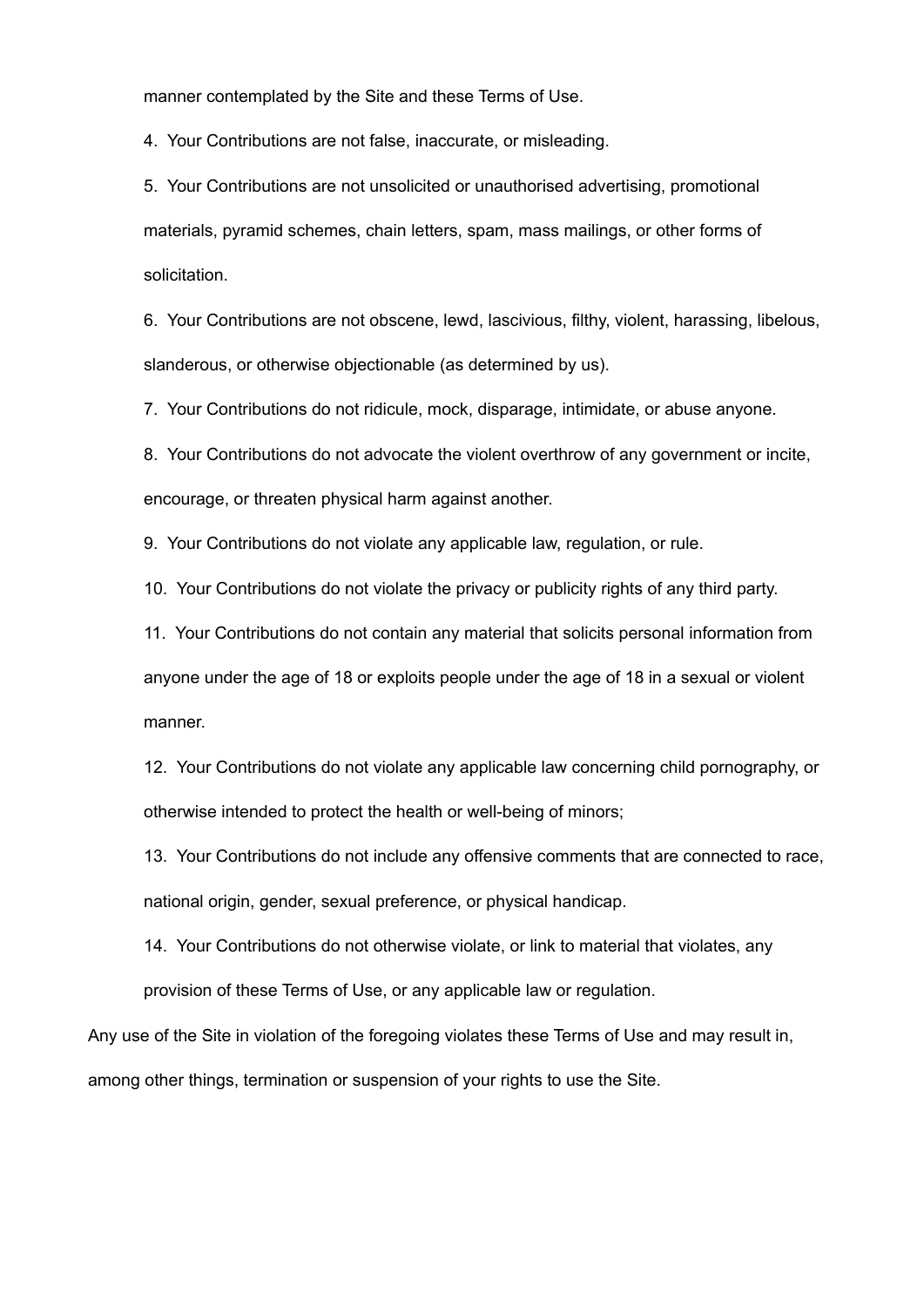#### **CONTRIBUTION LICENSE**

You and the Site agree that we may access, store, process, and use any information and personal data that you provide following the terms of the Privacy Policy and your choices (including settings).

By submitting suggestions or other feedback regarding the Site, you agree that we can use and share such feedback for any purpose without compensation to you.

We do not assert any ownership over your Contributions. You retain full ownership of all of your Contributions and any intellectual property rights or other proprietary rights associated with your Contributions. We are not liable for any statements or representations in your Contributions provided by you in any area on the Site. You are solely responsible for your Contributions to the Site and you expressly agree to exonerate us from any and all responsibility and to refrain from any legal action against us regarding your Contributions.

#### **SUBMISSIONS**

You acknowledge and agree that any questions, comments, suggestions, ideas, feedback, or other information regarding the Site ("Submissions") provided by you to us are non-confidential and shall become our sole property. We shall own exclusive rights, including all intellectual property rights, and shall be entitled to the unrestricted use and dissemination of these Submissions for any lawful purpose, commercial or otherwise, without acknowledgment or compensation to you. You hereby waive all moral rights to any such Submissions, and you hereby warrant that any such Submissions are original with you or that you have the right to submit such Submissions. You agree there shall be no recourse against us for any alleged or actual infringement or misappropriation of any proprietary right in your Submissions.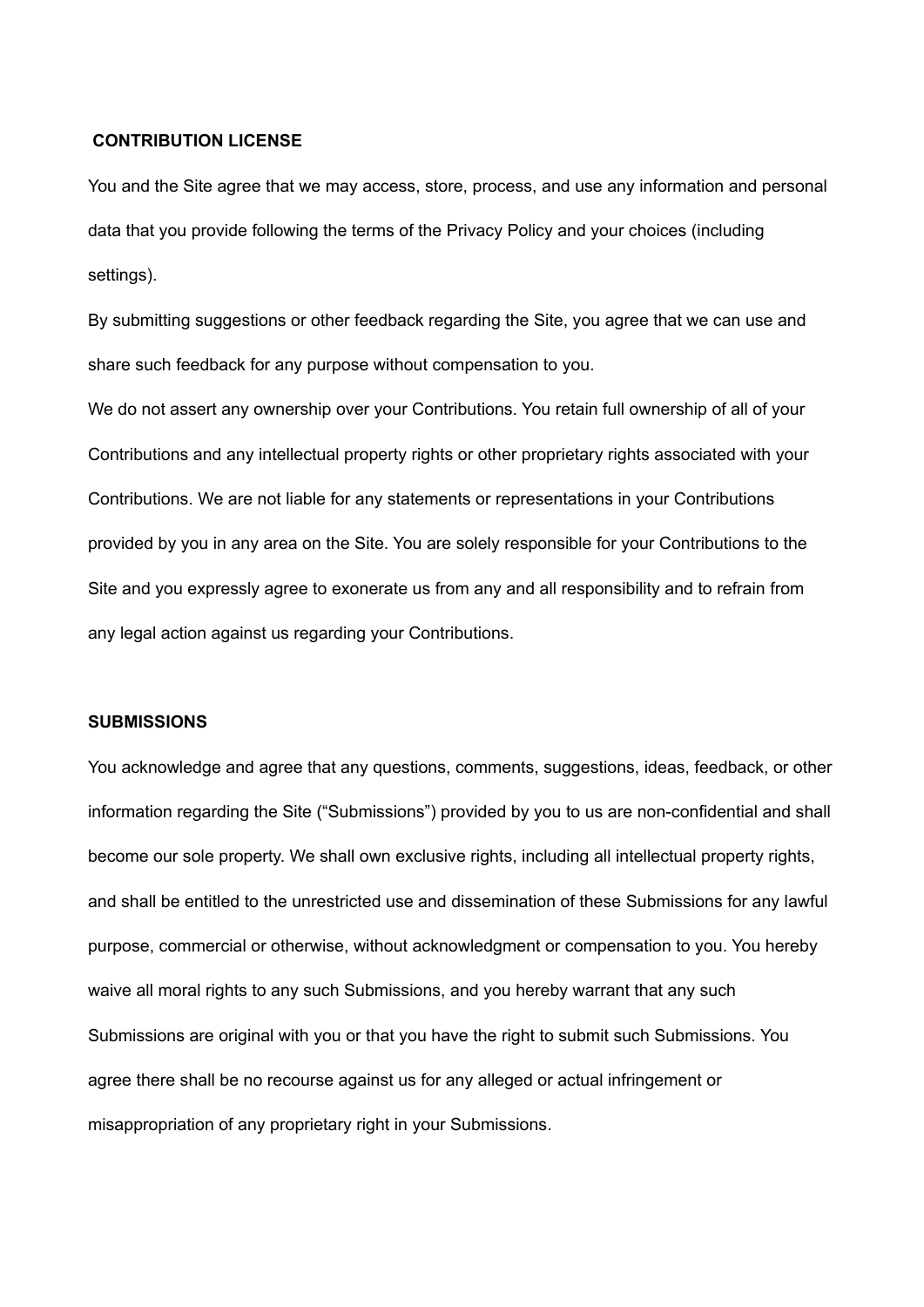#### **THIRD PARTY WEBSITE AND CONTENT**

The Site may contain (or you may be sent via the Site) links to other websites ("Third-Party Websites") as well as articles, photographs, text, graphics, pictures, designs, music, sound, video, information, applications, software, and other content or items belonging to or originating from third parties ("Third-Party Content"). Such Third-Party Websites and Third-Party Content are not investigated, monitored, or checked for accuracy, appropriateness, or completeness by us, and we are not responsible for any Third-Party Websites accessed through the Site or any Third-Party Content posted on, available through, or installed from the Site, including the content, accuracy, offensiveness, opinions, reliability, privacy practices, or other policies of or contained in the Third-Party Websites or the Third-Party Content. Inclusion of, linking to, or permitting the use or installation of any Third-Party Websites or any Third-Party Content does not imply approval or endorsement thereof by us. If you decide to leave the Site and access the Third-Party Websites or to use or install any Third-Party Content, you do so at your own risk, and you should be aware these Terms of Use no longer govern. You should review the applicable terms and policies, including privacy and data gathering practices, of any website to which you navigate from the Site or relating to any applications you use or install from the Site. Any purchases you make through Third-Party Websites will be through other websites and from other companies, and we take no responsibility whatsoever in relation to such purchases which are exclusively between you and the applicable third party. You agree and acknowledge that we do not endorse the products or services offered on Third-Party Websites and you shall hold us harmless from any harm caused by your purchase of such products or services. Additionally, you shall hold us harmless from any losses sustained by you or harm caused to you relating to or resulting in any way from any Third-Party Content or any contact with Third-Party Websites.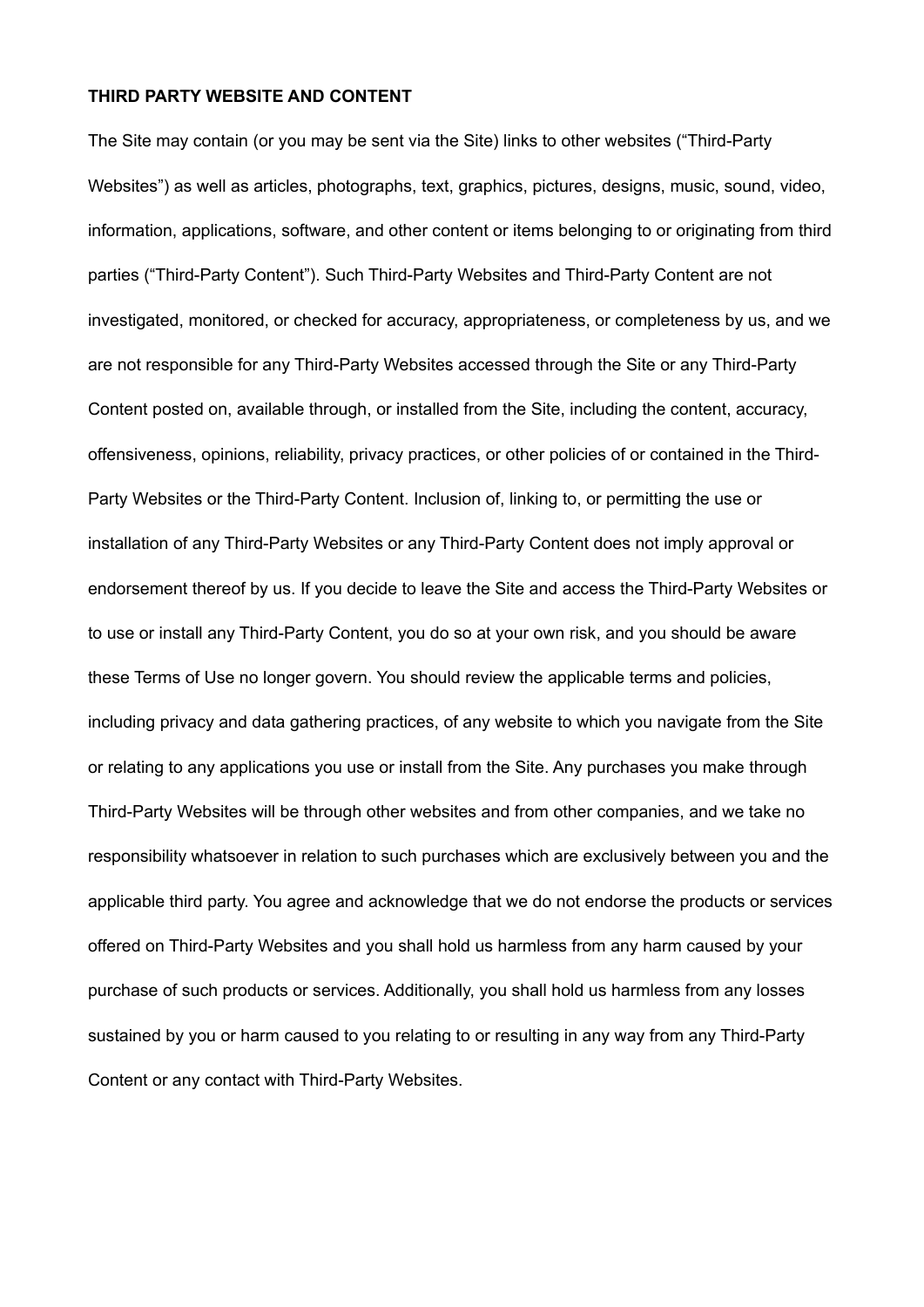## **TERM AND TERMINATION**

These Terms of Use shall remain in full force and effect while you use the Site. WITHOUT LIMITING ANY OTHER PROVISION OF THESE TERMS OF USE, WE RESERVE THE RIGHT TO, IN OUR SOLE DISCRETION AND WITHOUT NOTICE OR LIABILITY, DENY ACCESS TO AND USE OF THE SITE (INCLUDING BLOCKING CERTAIN IP ADDRESSES), TO ANY PERSON FOR ANY REASON OR FOR NO REASON, INCLUDING WITHOUT LIMITATION FOR BREACH OF ANY REPRESENTATION, WARRANTY, OR COVENANT CONTAINED IN THESE TERMS OF USE OR OF ANY APPLICABLE LAW OR REGULATION. WE MAY TERMINATE YOUR USE OR PARTICIPATION IN THE SITE OR DELETE ANY CONTENT OR INFORMATION THAT YOU POSTED AT ANY TIME, WITHOUT WARNING, IN OUR SOLE DISCRETION.

If we terminate or suspend your account for any reason, you are prohibited from registering and creating a new account under your name, a fake or borrowed name, or the name of any third party, even if you may be acting on behalf of the third party. In addition to terminating or suspending your account, we reserve the right to take appropriate legal action, including without limitation pursuing civil, criminal, and injunctive redress.

#### **SITE MANAGEMENT**

We reserve the right, but not the obligation, to:

- (1) monitor the Site for violations of these Terms of Use;
- (2) take appropriate legal action against anyone who, in our sole discretion, violates the law or these Terms of Use, including without limitation, reporting such user to law enforcement authorities;
- (3) in our sole discretion and without limitation, refuse, restrict access to, limit the availability of, or disable (to the extent technologically feasible) any of your Contributions or any portion thereof;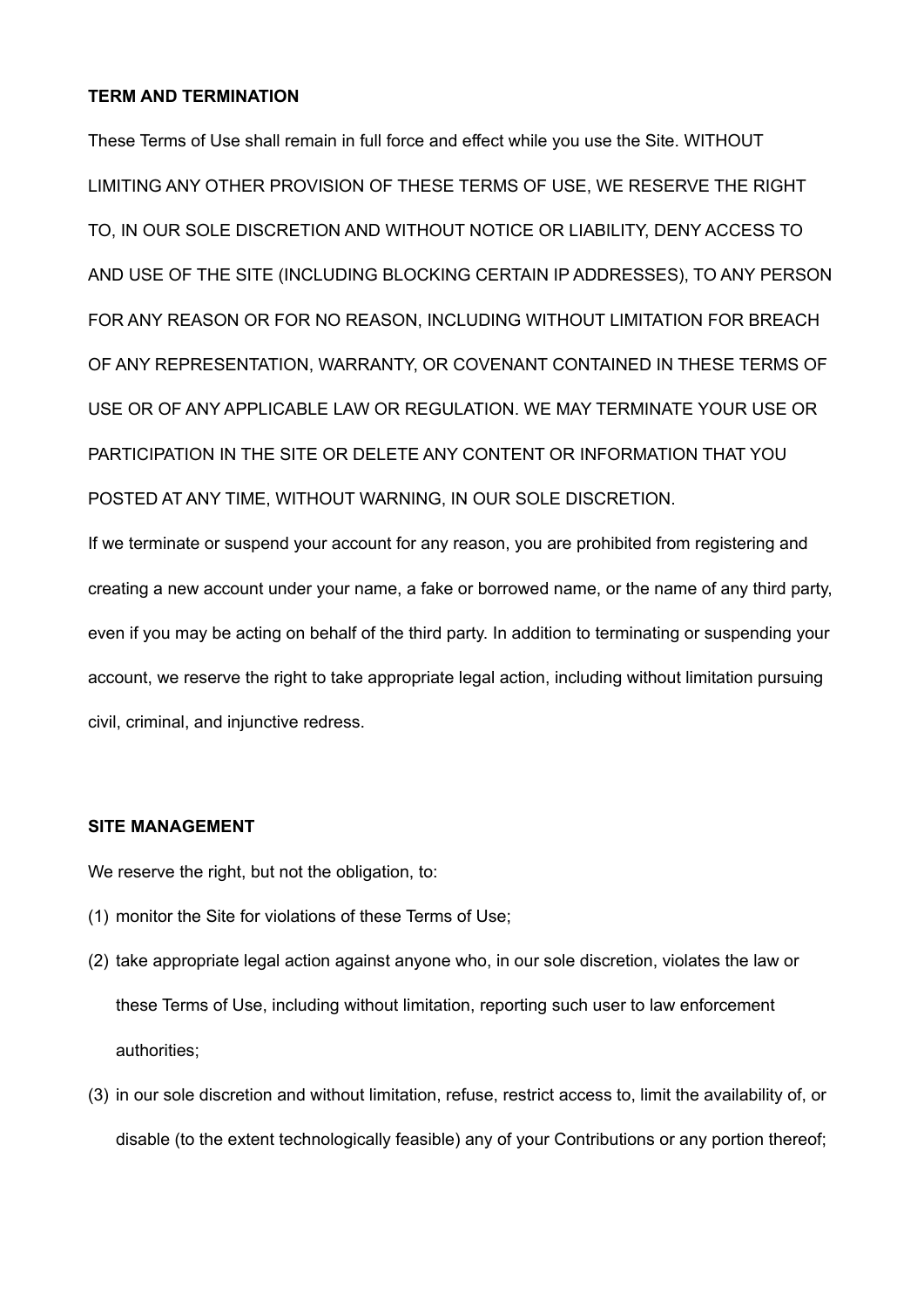- (4) in our sole discretion and without limitation, notice, or liability, to remove from the Site or otherwise disable all files and content that are excessive in size or are in any way burdensome to our systems; and
- (5) otherwise manage the Site in a manner designed to protect our rights and property and to facilitate the proper functioning of the Site.

## **PRIVACY POLICY**

We care about data privacy and security. Please review our Privacy Policy: **[https://](https://www.nibblevideo.com/privacy-policy/)**

#### **[af3c3191-0c8e-4263-92f1-ccc8c1b2a85c.filesusr.com/ugd/](https://www.nibblevideo.com/privacy-policy/)**

**[d486bc\\_b29441f5e73c4006bc632746d09ae66e.pdf](https://www.nibblevideo.com/privacy-policy/)**. By using the Site, you agree to be bound by our Privacy Policy, which is incorporated into these Terms of Use. Please be advised the Site is hosted in the United Kingdom. If you access the Site from any other region of the world with laws or other requirements governing personal data collection, use, or disclosure that differ from applicable laws in the United Kingdom, then through your continued use of the Site, you are transferring your data to the United Kingdom, and you agree to have your data transferred to and processed in the United Kingdom.

#### **MODIFICATIONS AND INTERUPTIONS**

We reserve the right to change, modify, or remove the contents of the Site at any time or for any reason at our sole discretion without notice. However, we have no obligation to update any information on our Site. We also reserve the right to modify or discontinue all or part of the Site without notice at any time. We will not be liable to you or any third party for any modification, price change, suspension, or discontinuance of the Site.

We cannot guarantee the Site will be available at all times. We may experience hardware, software, or other problems or need to perform maintenance related to the Site, resulting in interruptions, delays, or errors. We reserve the right to change, revise, update, suspend, discontinue, or otherwise modify the Site at any time or for any reason without notice to you. You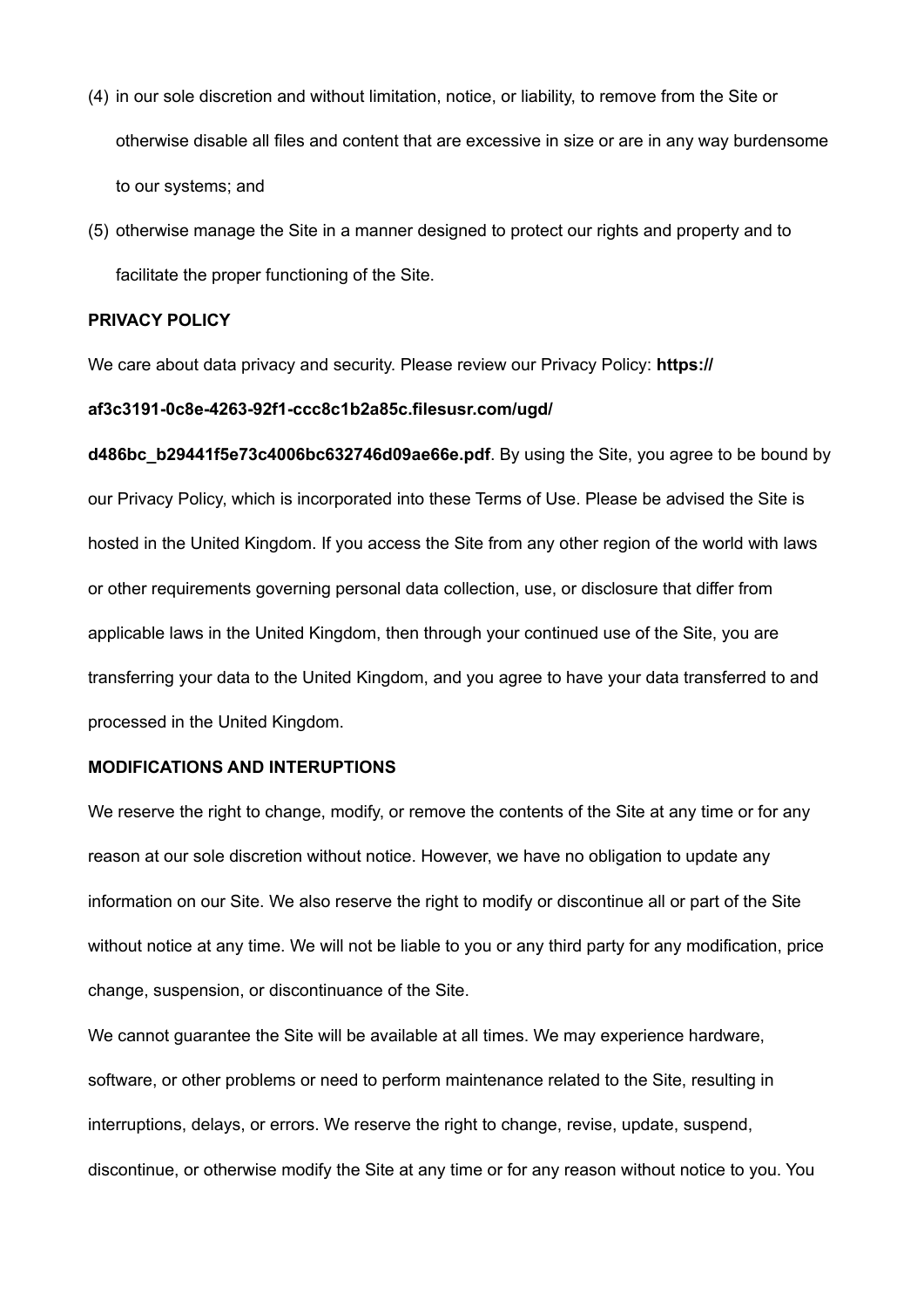agree that we have no liability whatsoever for any loss, damage, or inconvenience caused by your inability to access or use the Site during any downtime or discontinuance of the Site. Nothing in these Terms of Use will be construed to obligate us to maintain and support the Site or to supply any corrections, updates, or releases in connection therewith.

#### **CORRECTIONS**

There may be information on the Site that contains typographical errors, inaccuracies, or omissions, including descriptions, pricing, availability, and various other information. We reserve the right to correct any errors, inaccuracies, or omissions and to change or update the information on the Site at any time, without prior notice.

#### **INDEMNIFICATION**

You agree to defend, indemnify, and hold us harmless, including our subsidiaries, affiliates, and all of our respective officers, agents, partners, and employees, from and against any loss, damage, liability, claim, or demand, including reasonable attorneys' fees and expenses, made by any third party due to or arising out of: (1) use of the Site; (2) breach of these Terms of Use; (3) any breach of your representations and warranties set forth in these Terms of Use; (4) your violation of the rights of a third party, including but not limited to intellectual property rights; or (5) any overt harmful act toward any other user of the Site with whom you connected via the Site. Notwithstanding the foregoing, we reserve the right, at your expense, to assume the exclusive defence and control of any matter for which you are required to indemnify us, and you agree to cooperate, at your expense, with our defence of such claims. We will use reasonable efforts to notify you of any such claim, action, or proceeding which is subject to this indemnification upon becoming aware of it.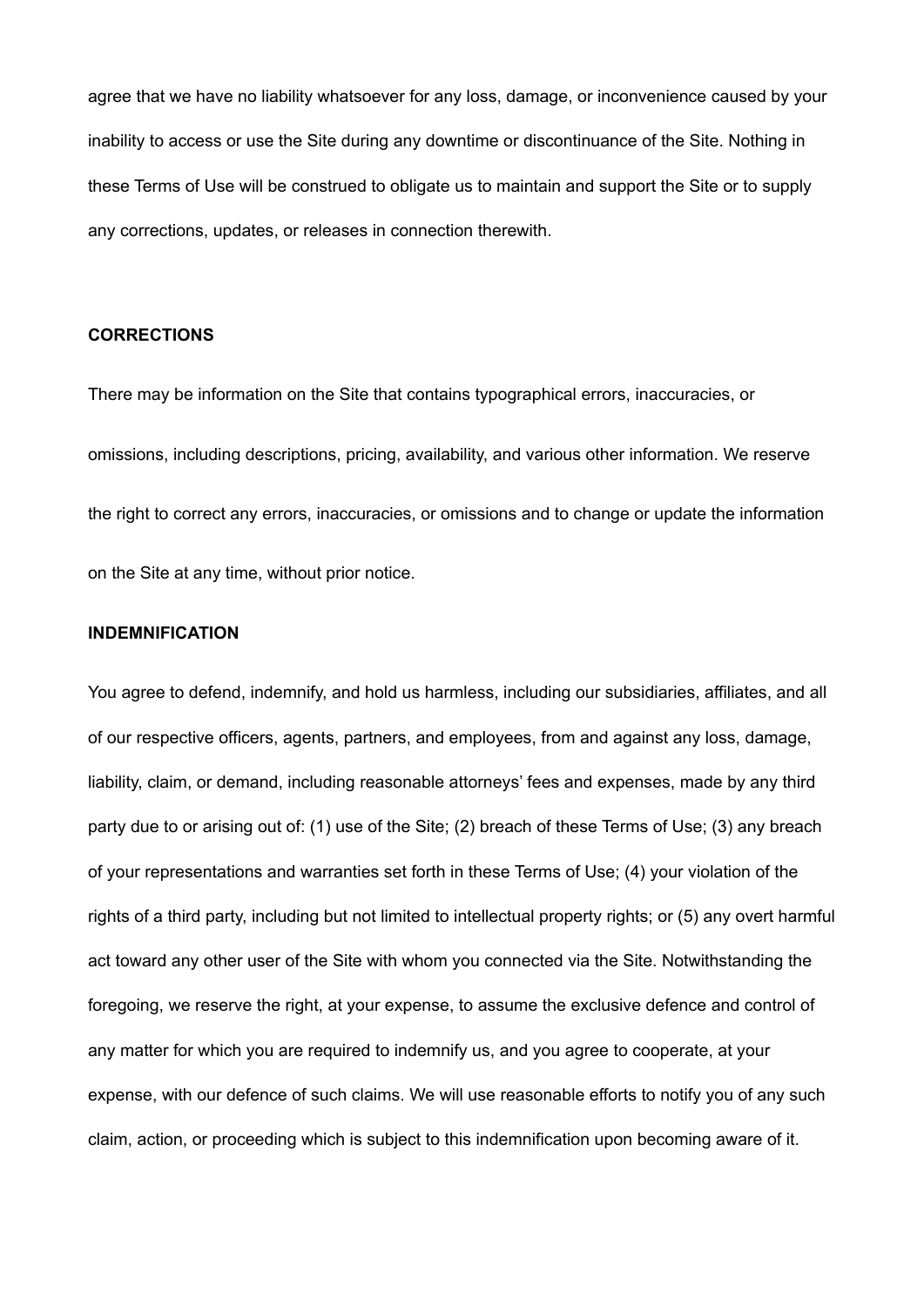### **USER DATA**

We will maintain certain data that you transmit to the Site for the purpose of managing the performance of the Site, as well as data relating to your use of the Site. Although we perform regular routine backups of data, you are solely responsible for all data that you transmit or that relates to any activity you have undertaken using the Site. You agree that we shall have no liability to you for any loss or corruption of any such data, and you hereby waive any right of action against us arising from any such loss or corruption of such data.

## **ELECTRONIC COMMUNICATIONS, TRANSACTIONS, AND SIGNATURES**

Visiting the Site, sending us emails, and completing online forms constitute electronic communications. You consent to receive electronic communications, and you agree that all agreements, notices, disclosures, and other communications we provide to you electronically, via email and on the Site, satisfy any legal requirement that such communication be in writing. YOU HEREBY AGREE TO THE USE OF ELECTRONIC SIGNATURES, CONTRACTS, ORDERS, AND OTHER RECORDS, AND TO ELECTRONIC DELIVERY OF NOTICES, POLICIES, AND RECORDS OF TRANSACTIONS INITIATED OR COMPLETED BY US OR VIA THE SITE. You hereby waive any rights or requirements under any statutes, regulations, rules, ordinances, or other laws in any jurisdiction which require an original signature or delivery or retention of nonelectronic records, or to payments or the granting of credits by any means other than electronic means.

#### **MISCELLANEOUS**

These Terms of Use and any policies or operating rules posted by us on the Site or in respect to the Site constitute the entire agreement and understanding between you and us. Our failure to exercise or enforce any right or provision of these Terms of Use shall not operate as a waiver of such right or provision. These Terms of Use operate to the fullest extent permissible by law. We